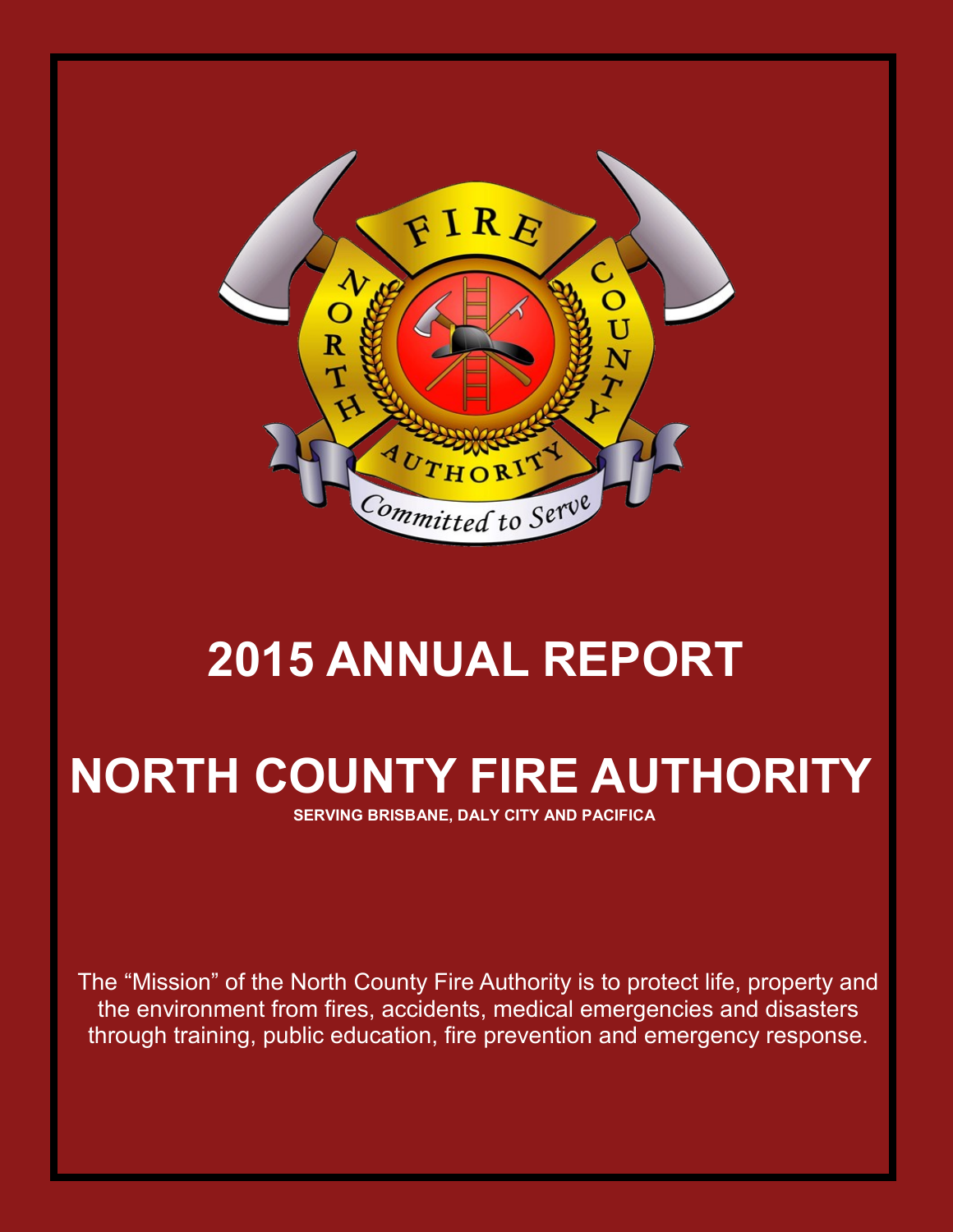#### **FIRE CHIEF'S MESSAGE**

This 2015 Annual Report of Accomplishments and Successes reflects the continued commitment and dedication of all members of our fire agency in the pursuit of continuing to provide an appropriate level of service through a high performance organization. We will strive to always protect life and property, as well as deliver value-added quality

customer service today and into the future. Our mission, values, priorities, service goals, and objectives will guide us towards consistently achieving and maintaining excellence and cultural integrity.

Ron D. Myers Fire Chief

#### **EMERGENCY OPERATIONS AND TRAINING**

Implemented through grant funds body armor protection for all fire companies, should it be required due to an active shooter or other weapons type event and firefighters are needed to rapidly assess and treat victims in close contact and coordination with law enforcement.

Achieved an overall 96% total reflex time for all cities combined; from receipt of call, dispatch, turnout, travel to arrival in 7 minutes or less by a single fire company for all emergency incidents.

> Multiple fire companies were able to respond to structure fires for all cities combined with a total

reflex time from receipt of call, dispatch, turnout, and travel to arrival in 11 minutes or less to 90% of all incidents. Fire companies accomplished a 92% reliability

rating by handling emergencies within assigned districts.

Successfully handled approximately 14,000 plus emergency and non-emergency incidents, as well as move and cover assignments.

Accomplished a very low Fire Loss of \$17.41 per capita, with the goal being \$32.00 per capita, primarily due to the quick response and number of resources responding to fire incidents, as well as the skillful performance by our professional firefighters.

Fire companies achieved a 90% confinement success rate for all cities combined, by holding and extinguishing structure fires to the floor of origin, while the national average ranges in the area of 50%.



rating, which has the ability to save individual property and business owners by reducing the fire premiums paid to insurance companies.

Provided high quality Advanced Life Support (ALS) assessment and interventions to emergency medical incidents utilizing our paramedic fire companies, which over 60% of total EMS calls benefited and served senior citizens.

Averaged 240 hours per firefighter over the year of in-service recurrent and mandated training through the efforts of the Operations Bureau, Division of Training and Special Operations Division.







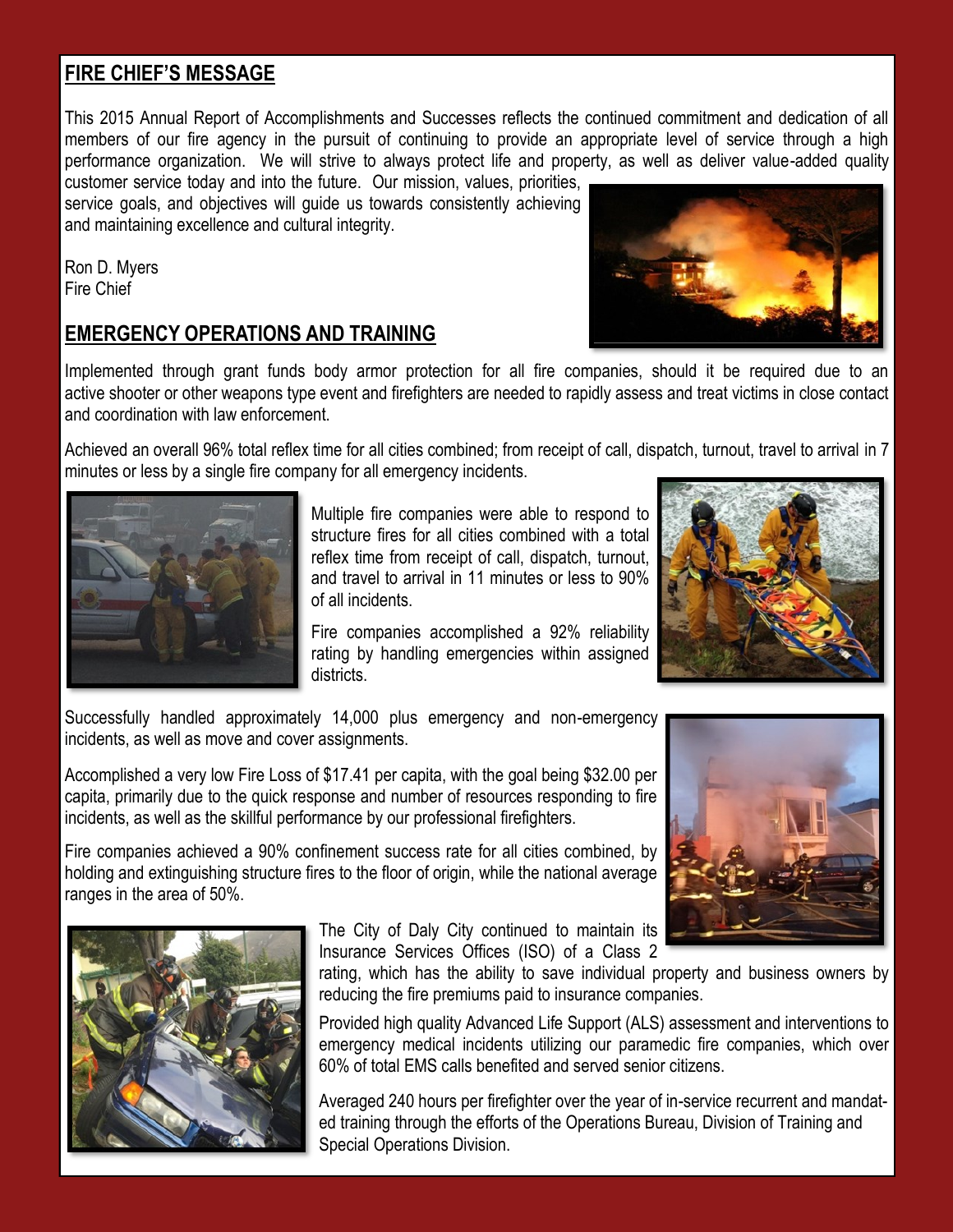Completed all required annual training, continuing education and certifications for firefighter/paramedics and EMT's, while on-duty and saving the expense associated with off duty instruction.

Continued to evaluate and where possible, implement the goal initiatives within the 10 Year NCFA Business and Operation "Strategic Plan".

### **FIRE PREVENTION**

Conducted Fire Prevention Week in October, which is full of events and activities, including visiting each and every school classroom in all cities.

Fire Companies completed life-safety and fire code compliance inspections and re-inspections of all business and multi-family (apartment) occupancies. Safety Inspectors from the Fire Prevention Services Bureau completed life safety and fire code compliance inspection and re-inspections of all businesses and occupancies requiring a permit to operate.



Safety Inspectors completed all inspections and re-inspections of land parcels through the "Vegetation Abatement and Management Program" and with assistance from property owners achieved 100% compliance.

Completed a fire "cause and origin" analysis for all fire incident investigations.

Provided timely and high quality plan check reviews for proposed new and existing building construction, remodeling and tenant improvement projects, as well as follow-up inspections.



### **PUBLIC EDUCATION AND COMMUNITY OUTREACH**

Completed Tagalog focus language fire safety videos for the Filipino community in order to further enhance and maximize our community outreach programs.

Achieved an overall "Customer Satisfaction" rating of 98% in the delivery of emergency and non-emergency services.

Coordinated and participated in the North County "Silver Dragon" emergency response exercise.

Provided the communities we serve with a "Fire Service Day" event whereby fire stations were open with public education and safety information available, as well as demonstrations by firefighters demonstrating specialized services,



apparatus and equipment.

Presented and instructed the "Hands Only CPR" approach to the public through multiple events provided to residents, schools and businesses reaching more than 3,000 people.

Completed the annual City of Brisbane Community Wildfire Awareness event.

Participated in the annual San Mateo County Emergency Preparedness Day event.

Distributed and provided education on Senior Citizen Fall Prevention and Home Safety Checklists.